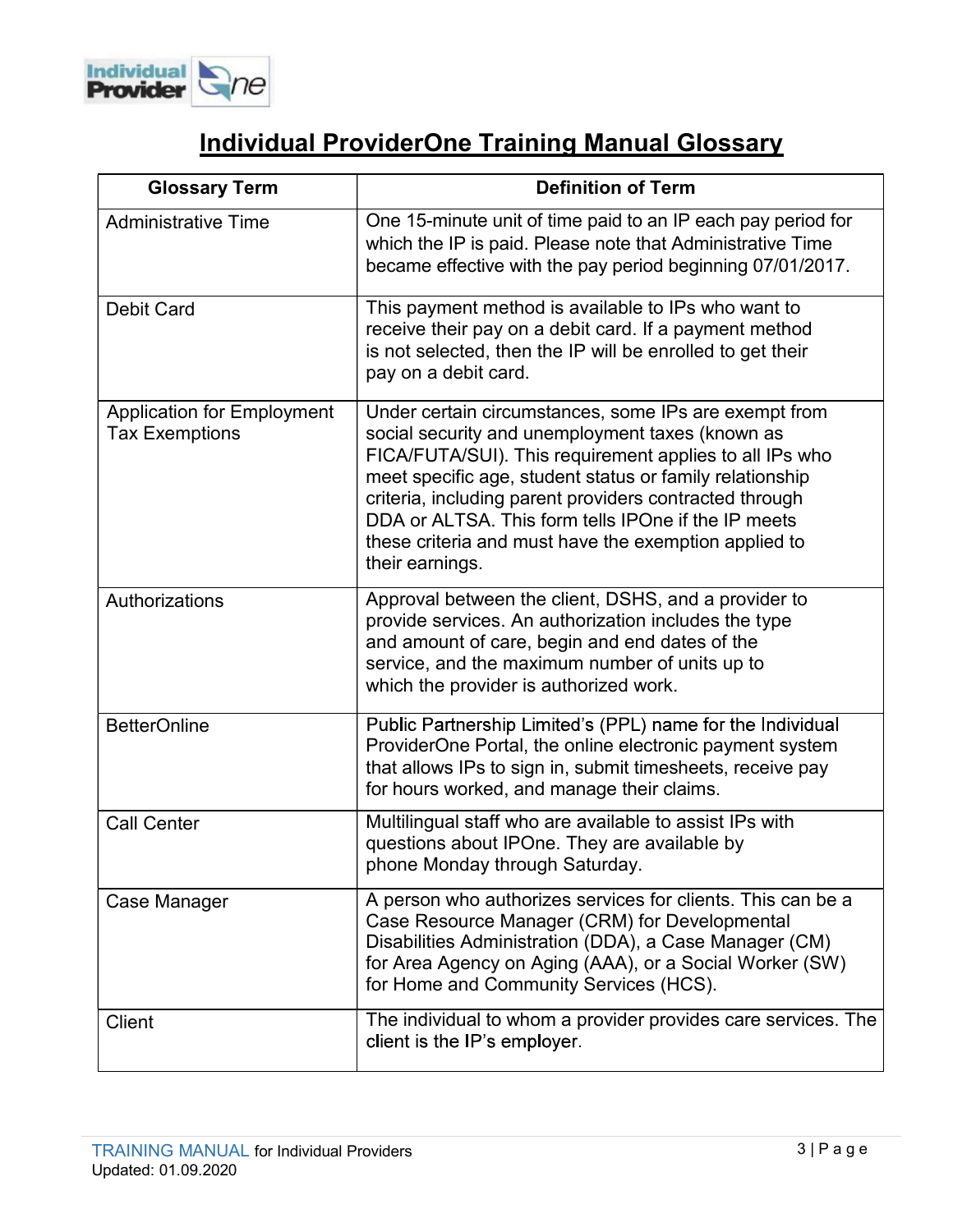

| <b>Glossary Term</b>                      | <b>Definition of Term</b>                                                                                                                                                                                                                                                                                                                                        |
|-------------------------------------------|------------------------------------------------------------------------------------------------------------------------------------------------------------------------------------------------------------------------------------------------------------------------------------------------------------------------------------------------------------------|
| <b>Client Responsibility</b>              | The portion of the payment for services that the client is<br>responsible to pay. This amount is deducted from provider<br>payments and is collected from the client directly.<br>ProviderOne assigns the amount of Client Responsibility<br>according to the highest cost of care across authorized<br>services. DDA clients do not have Client Responsibility. |
| Direct Deposit (DD)                       | This payment method is available to IPs who want<br>to receive their pay deposited directly into their<br>bank account(s).                                                                                                                                                                                                                                       |
| <b>Denied Timesheets</b>                  | These are timesheets that cannot be paid due to a<br>program rule. Denied timesheets are not approved<br>and cannot be paid. Denial reasons are available<br>to view in the Portal under Pend Messages.                                                                                                                                                          |
| Department of<br>Health                   | The Washington State agency which maintains<br>provider credentials (for both Home Care Aide<br>certification and nursing licensure) and sends<br>this information to IPOne via electronic interface.                                                                                                                                                            |
| <b>Distribution Percentage</b>            | For IPs who have elected to receive Direct Deposit<br>(DD): the percentage of an IP's pay which gets<br>deposited into their bank account. Currently there is<br>no option to distribute pay into multiple accounts.                                                                                                                                             |
| Electronic<br>Timesheet<br>(e-timesheets) | The online document that IPs complete and submit<br>for payment.                                                                                                                                                                                                                                                                                                 |
| <b>E-Timesheet Template</b>               | An electronic timesheet with some fields filled in by the IP<br>and saved for their use each pay period. This is a time-<br>saver that allows them to submit online timesheets<br>quickly.                                                                                                                                                                       |
| Employer                                  | The individual who receives services from the IP. For tax<br>and similar payment purposes, the client is the employer and<br>the IP is the employee.                                                                                                                                                                                                             |
| <b>Error Messages</b>                     | The messages provide information about a problem<br>with a payment or an authorization. Error messages<br>may indicate ineligibility. Services should not be<br>provided when either the client or the IP are<br>ineligible. Contact the case manager or the call<br>center for resolution.                                                                      |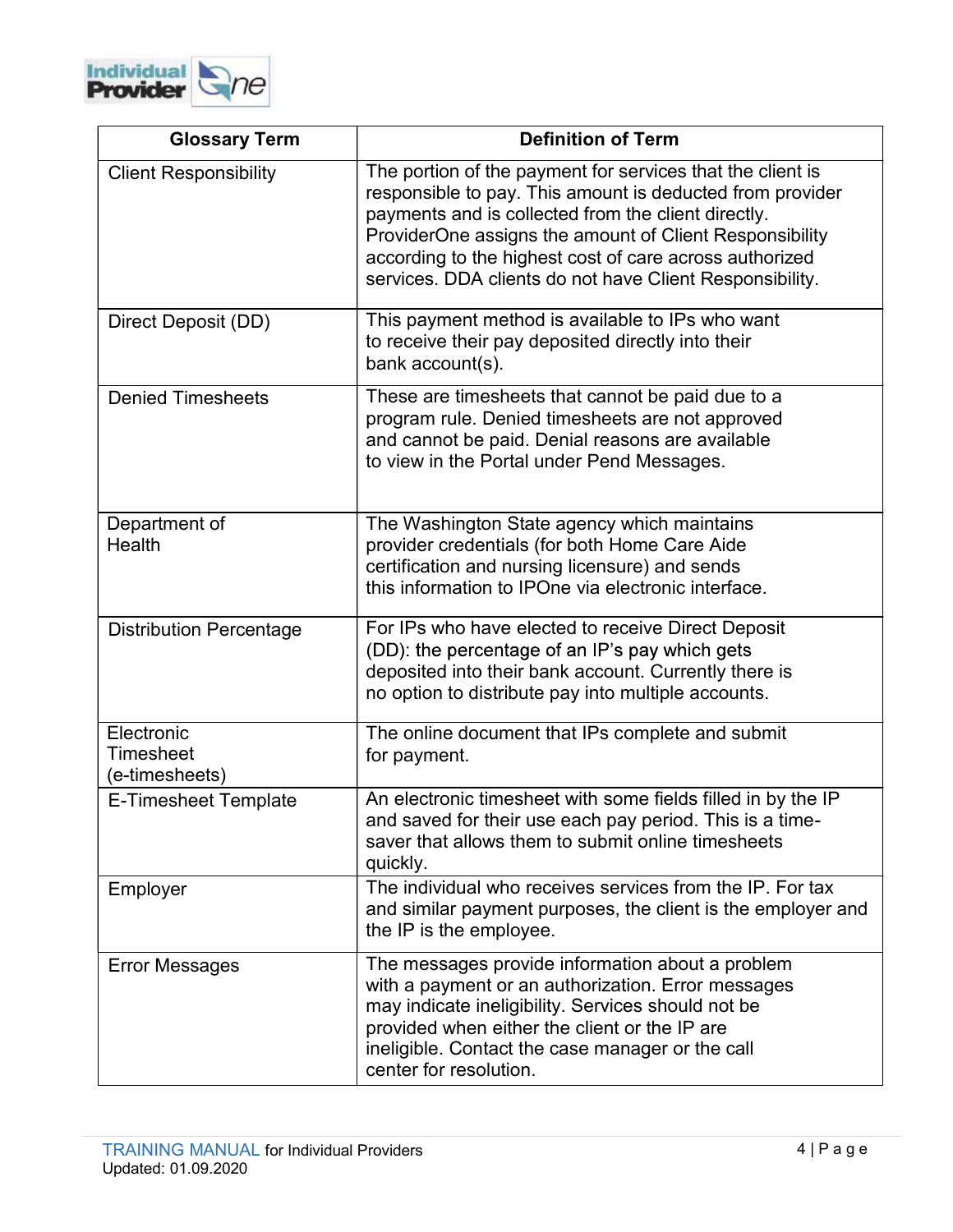

| <b>Glossary Term</b>                           | <b>Definition of Term</b>                                                                                                                                                                                                                                                                                                                                                                                         |
|------------------------------------------------|-------------------------------------------------------------------------------------------------------------------------------------------------------------------------------------------------------------------------------------------------------------------------------------------------------------------------------------------------------------------------------------------------------------------|
| Form W-4                                       | The Internal Revenue Service (IRS) form that is used<br>to specify the Federal Income Tax (FIT) amount that<br>the IP wants withheld from their paycheck.                                                                                                                                                                                                                                                         |
| <b>Health Benefits Trust</b>                   | Health Benefits Trust (HBT) is the entity within SEIU 775<br>which administers the health care benefits available to IPs.                                                                                                                                                                                                                                                                                         |
| Individual Provider (IP)                       | The person who has contracted with DSHS to provide<br>personal care or respite care services to a client. Individual<br>Providers are represented by the Service Employees<br>International Union (SEIU) 775.                                                                                                                                                                                                     |
| Individual<br><b>ProviderOne</b><br>(IPOne)    | The payment system that IPs use to enter timesheets<br>and receive paychecks.                                                                                                                                                                                                                                                                                                                                     |
| <b>Operations Center</b>                       | Offsite locations where timesheets are processed for<br>payment to IPs. These locations also process tax forms and<br>generate W2 tax documents.                                                                                                                                                                                                                                                                  |
| Pay Period                                     | The span of days for which IPs record their time worked on<br>timesheets and for which they receive payment. There are<br>two pay periods in each month; the 1 <sup>st</sup> day through the 15 <sup>th</sup><br>day, and the 16 <sup>th</sup> day through the end of the month.                                                                                                                                  |
| <b>Payment Schedule</b>                        | A list of dates for each calendar year which shows the<br>timesheet due dates for each submission method<br>(electronic and paper/fax) along with the paydays for that<br>year. This schedule is available online at www.IPOne.org.                                                                                                                                                                               |
| <b>Pend Messages</b>                           | Messages posted on a timesheet to advise of a problem with<br>processing a specific date or range of dates for payment. IPs<br>receive an automated outbound call via phone to be alerted of<br>problems. The pending problem must be resolved before<br>payment can be issued. If a "Pend" message posts on a<br>timesheet and is not resolved before payroll processing is<br>completed, the payment is denied. |
| Portal<br>(also called BetterOnline<br>Portal) | The name used for the IPOne payment system; the online<br>electronic payment system that allows IPs to sign in,<br>submit timesheets, receive pay for hours worked, and<br>manage claims.                                                                                                                                                                                                                         |